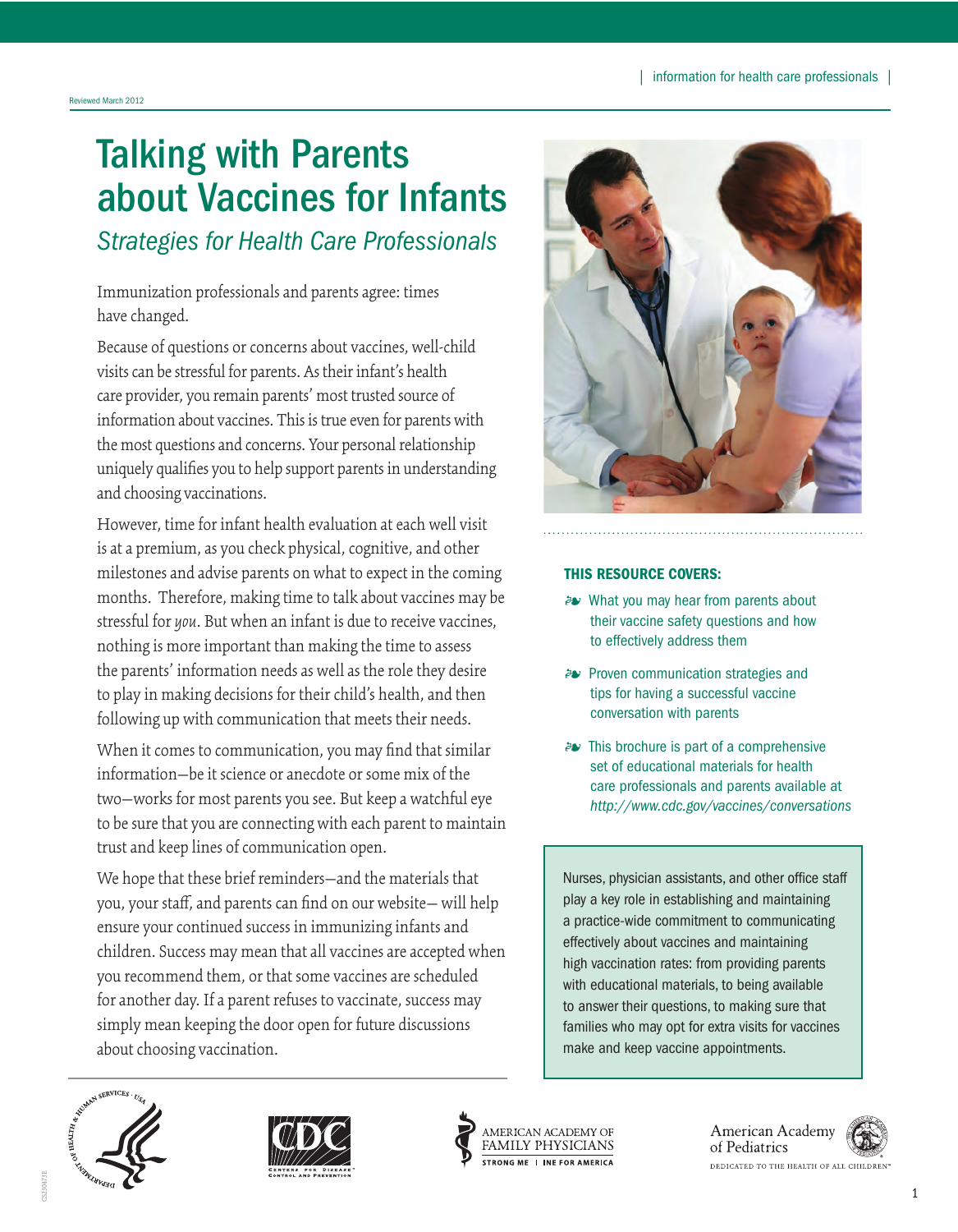# What You May Hear From Parents

As you plan for responding to parents' concerns, it may be useful to think of parental questions in the following categories.

#### *Questions about whether vaccines cause autism*

J Parents may encounter poorly designed and conducted studies, misleading summaries of well-conducted studies, or anecdotes made to look like science—claiming that vaccines cause autism. Many rigorous studies show that there is no link between MMR vaccine or thimerosal and autism. Visit *http://www.cdc.gov/vaccines/ conversations* for more information to help you answer parents' questions on these two issues. If parents raise other possible hypotheses linking vaccines to autism, four items are key: (1) patient and empathetic reassurance that you understand that their infant's health is their top priority, and it also is your top priority, so putting children at risk of vaccine-preventable diseases without scientific evidence of a link between vaccines and autism is a risk you are not willing to take; (2) your knowledge that the onset of regressive autism symptoms often coincides with the timing of vaccines but is not caused by vaccines; (3) your personal and professional opinion that vaccines are very safe; and (4) your reminder that vaccine-preventable diseases, which may cause serious complications and even death, remain a threat.

*"All those people who say that the MMR vaccine causes autism must be on to something."* 

 $\mathbb{Z}$ 

"Autism is a burden for many families and people want answers—including me. But well designed and conducted studies that I can share with you show that MMR vaccine is not a cause of autism."

#### *Questions about whether vaccines are more dangerous for infants than the diseases they prevent*

Today, parents may not have seen a case of a vaccine-preventable disease firsthand. Therefore, they may wonder if vaccines are really necessary, and they may believe that the risks of vaccinating infants outweigh the benefits of protecting them from infection with vaccine-preventable diseases. Visit *http://www.cdc.gov/vaccines/ conversations* for up-to-date information on diseases and the vaccines that prevent them that you can share with parents. You may be able to provide information from your own experience about the seriousness of the diseases, the fact that cases and outbreaks of vaccine-preventable diseases are occurring now in the U.S., and that even when diseases are eliminated in the U.S., they can make a rapid return in children and adults who are not immunized if travelers bring the diseases into the U.S. You also can remind parents about ongoing efforts to ensure the safety of vaccines, including the large-scale reporting system, Vaccine Adverse Event Reporting System *(http://www.vaers.hhs.gov)*, used

to alert FDA and CDC to any possible problems with a vaccine so that they can be studied in more detail.

*"What are all these vaccines for? Are they really necessary?"* 

N.

"I know you didn't get all these vaccines when you were a baby. Neither did I. But we were both at risk of serious diseases like Hib and pneumococcal meningitis. Today, we're lucky to be able to protect our babies from 14 serious diseases with vaccines."

### *Questions about the number of vaccines and vaccine ingredients*

Some parents may have a general concern that there are too many vaccines. With respect to timing and spacing of vaccines, the childhood vaccine schedule is designed to provide protection at the earliest possible time against serious diseases that may affect infants early in life. *The* C*hildhood Immunization Schedule*  fact sheet *(http://www.cdc.gov/vaccines/conversations)* may be useful for those parents, as well as for parents who have specific questions. Some parents may be able to specify their concerns: whether each vaccine is needed, whether giving several vaccines at one time can cause harm, whether vaccine ingredients are harmful, or how well each vaccine works. For these parents, you can specifically reinforce the seriousness of the diseases prevented by vaccines, and share your knowledge that no evidence suggests that a healthy child's immune system will be damaged or overwhelmed by receiving several vaccines at one time. *Understanding Vaccine Ingredients (http://www.cdc.gov/ vaccines/conversations)* can help you counter myths that have circulated about vaccine ingredients. You may need to share with some parents that not only should each vaccine series be started on time to protect infants and children as soon as possible, but each multi-dose series must be completed to provide the best protection.

*"I'm really not comfortable with my 2-month-old getting so many vaccines at once."* 

 $\mathbb{N}_k$ 

"There's no proven danger in getting all the recommended 2-month vaccines today. Any time you delay a vaccine you leave your baby vulnerable to disease. It's really best to stay on schedule. But if you're very uncomfortable, we can give some vaccines today and schedule you to come back in two weeks for the rest, but this is not recommended.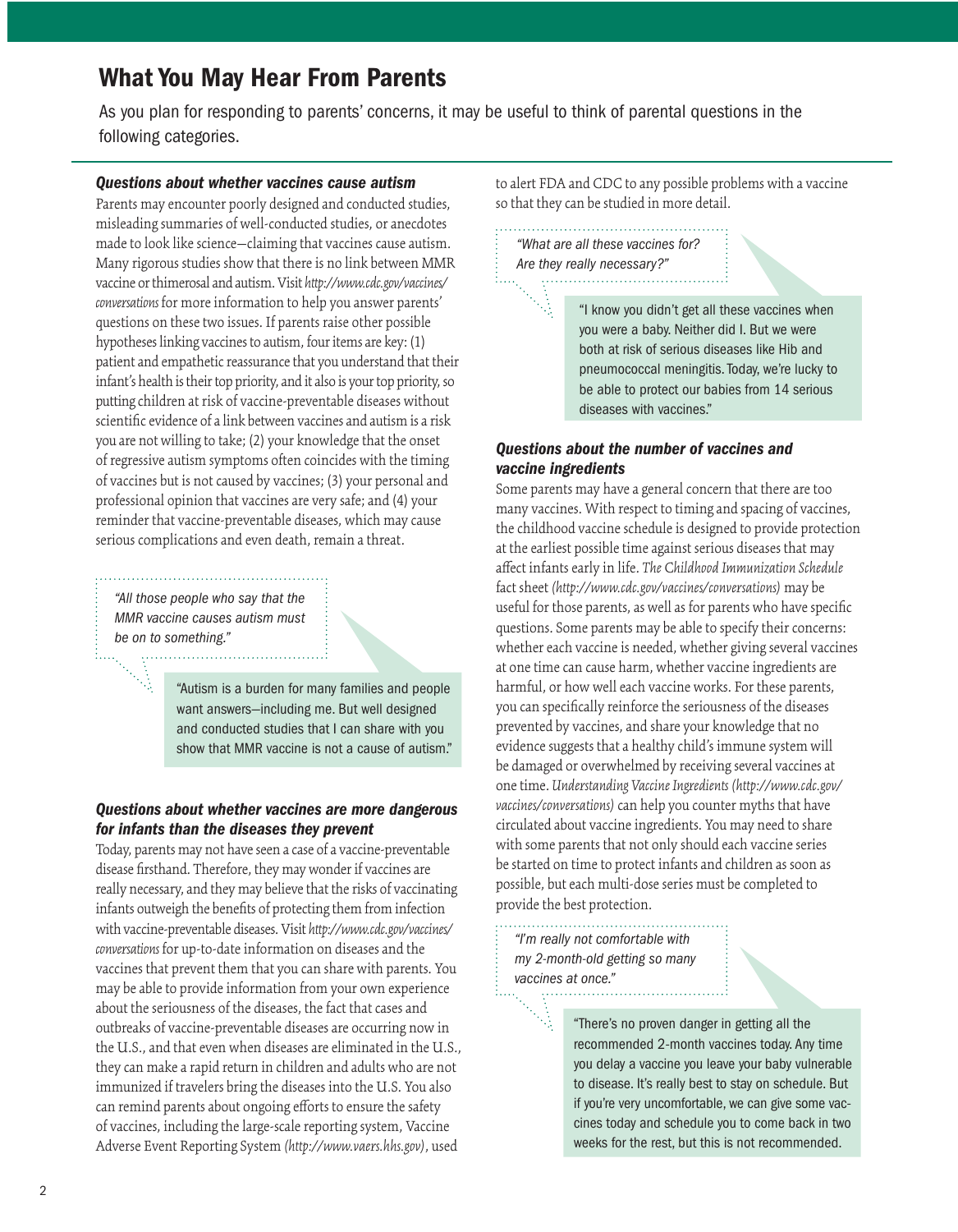#### *Questions about known side effects*

It is reasonable for parents to be concerned about the possible reactions or side effects listed on the Vaccine Information Statements, especially fever, redness where a shot was given, or fussiness that their child may experience following vaccination. Remind parents to watch for the possible side effects and provide information on how they should treat them and how they can contact you if they observe something they are concerned about. To reinforce how rare serious side effects really are, share your own experience, if any, with seeing a serious side effect from a vaccine.

*"I'm worried about the side effects of vaccines. I don't want my child to get any vaccines today."*  

> "I'll worry if your child *doesn't* get vaccines today, because the diseases can be very dangerous most, including Hib, pertussis, and measles, are still infecting children in the U.S. We can look at the Vaccine Information Statements together and talk about how rare serious vaccine side effects are."

#### *Questions about unknown serious adverse events*

Parents who look for information about vaccine safety will likely encounter suggestions about as-yet-unknown serious adverse events from vaccines. It is not unreasonable that parents find this alarming. You can share what the world was like for children before there were vaccines. And you can share that increases in health problems such as autism, asthma, or diabetes don't have a biologic connection to vaccination. We have no evidence to suggest that vaccines threaten a long, healthy life. We know lack of vaccination threatens a long and healthy life.

*"You really don't know if vaccines cause any long-term effects."* 

> "We have years of experience with vaccines and no reason to believe that vaccines cause long-term harm. I understand your concern, but I truly believe that the risk of diseases is greater than any risks posed by vaccines. Vaccines will get your baby off to a great start for a long, healthy life."

# Communication Strategies—How to Have a Successful Dialogue

 and asking questions. These communication principles can help you connect with parents by encouraging A successful discussion about vaccines involves a two-way conversation, with both parties sharing information open, honest, and productive dialogue.

Take advantage of early opportunities such as the prenatal, newborn, 1-week, and 1-month visits to initiate a dialogue about vaccines. These also are good opportunities to provide take-home materials or direct parents to immunization websites that you trust. This gives parents time to read and digest reputable vaccine information before the first and all future immunizations. And when parents have questions, you can build on the reputable information that they already have reviewed. With parents who have many questions, consider an extended visit to discuss vaccinating their child.

#### *Take time to listen.*

If parents need to talk about vaccines, give them your full attention. Despite a full schedule, resist the urge to multi-task while a parent talks. Maintain eye contact with parents, restate their concerns to be sure you understand their viewpoint, and pause to thoughtfully prepare your reply. Your willingness to listen will likely play a major role in helping parents with their decisions to choose vaccination.

#### *Solicit and welcome questions.*

If parents seem concerned about vaccines but are reluctant to talk, ask them open-ended questions and let them know that you want to hear their questions and concerns.

Put yourself in parents' shoes and acknowledge parents' feelings and emotions, including their fear and desire to protect their children. Remind parents that you know why they are concerned—their infant's health is their top priority. Remind them that it is yours, too.

#### *Keep the conversation going.*

If parents come to you with a long list of questions or information from the Web or other sources, don't interpret this as a lack of respect for you. Instead, acknowledge that spending time to research vaccines means that this is an important topic for the parents. If you appear offended by questions, or if you imply that a parent's questions are uncalled for, dialogue may shut down and trust may be eroded.